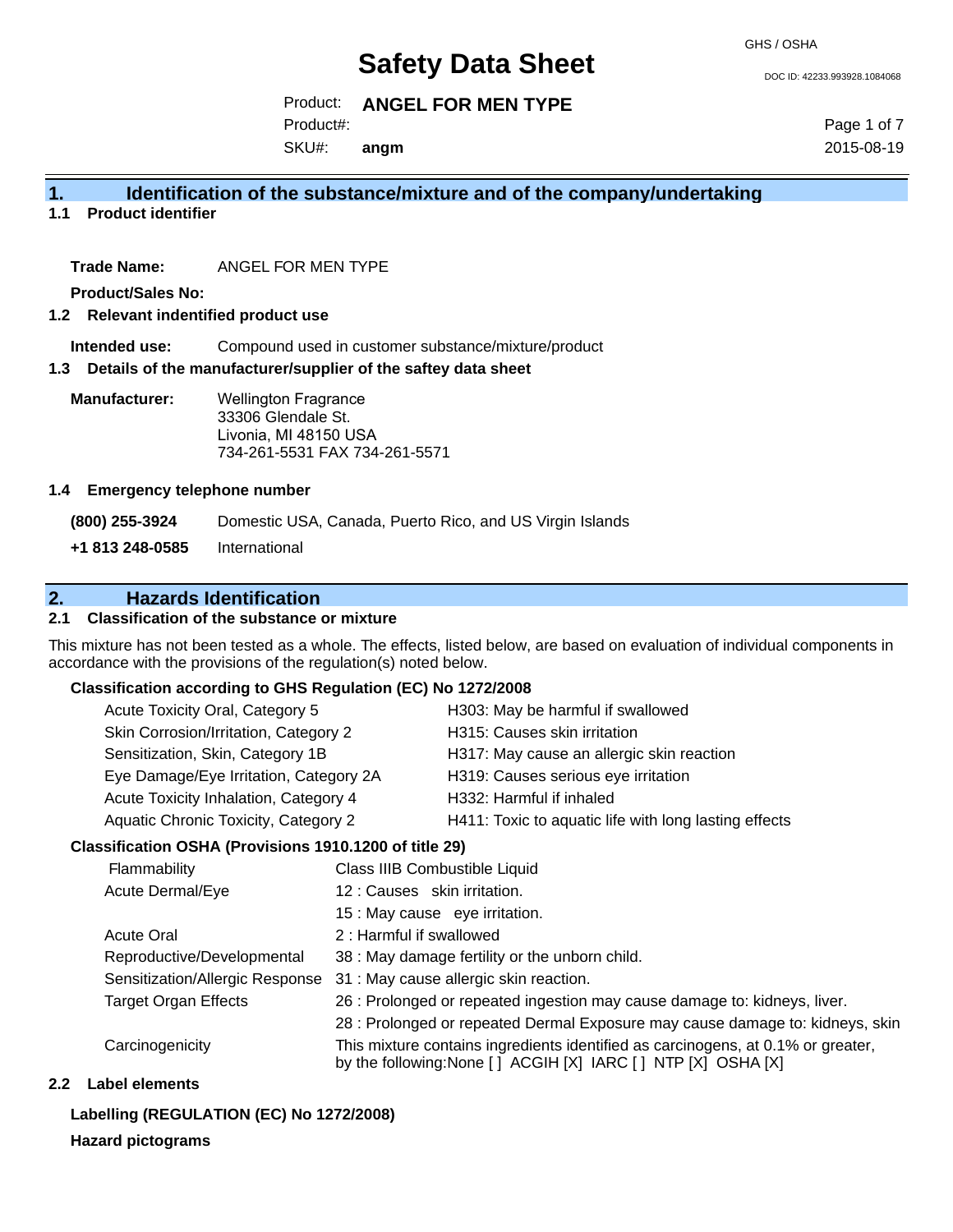#### GHS / OSHA

# **Safety Data Sheet**

## Product: **ANGEL FOR MEN TYPE**

Product#:

SKU#: **angm** Page 2 of 7 2015-08-19

DOC ID: 42233.993928.1084068



#### **Signal Word: Warning**

#### **Hazard statments**

| H <sub>303</sub>  | May be harmful if swallowed                     |
|-------------------|-------------------------------------------------|
| H <sub>315</sub>  | Causes skin irritation                          |
| H317              | May cause an allergic skin reaction             |
| H <sub>3</sub> 19 | Causes serious eye irritation                   |
| H332              | Harmful if inhaled                              |
| H411              | Toxic to aquatic life with long lasting effects |

#### **Precautionary Statements**

#### **Prevention:**

| P <sub>264</sub>     | Wash hands thoroughly after handling                                                                                                                           |
|----------------------|----------------------------------------------------------------------------------------------------------------------------------------------------------------|
| P <sub>271</sub>     | Use only outdoors or in a well-ventilated area                                                                                                                 |
| P <sub>272</sub>     | Contaminated work clothing should not be allowed out of the workplace                                                                                          |
| P <sub>273</sub>     | Avoid release to the environment                                                                                                                               |
| Response:            |                                                                                                                                                                |
| $P302 + P352$        | IF ON SKIN: Wash with soap and water                                                                                                                           |
| $P304 + P312 + P340$ | IF INHALED: Call a POISON CENTER or doctor/physician if you feel unwell Remove victim<br>to fresh air and keep at rest in a position comfortable for breathing |
| $P305 + P351 + P338$ | IF IN EYES: Rinse cautiously with water for several minutes Remove contact lenses if<br>present and easy to do. continue rinsing                               |
| P312                 | Call a POISON CENTER or doctor/physician if you feel unwell                                                                                                    |
| $P333 + P313$        | If skin irritation or a rash occurs: Get medical advice/attention                                                                                              |
| $P337 + P313$        | If eye irritation persists: Get medical advice/attention                                                                                                       |
| P362                 | Take off contaminated clothing and wash before reuse                                                                                                           |
| P363                 | Wash contaminated clothing before reuse                                                                                                                        |
| P391                 | <b>Collect Spillage</b>                                                                                                                                        |

#### **2.3 Other Hazards**

**no data available**

## **3. Composition/Information on Ingredients**

#### **3.1 Mixtures**

This product is a complex mixture of ingredients, which contains among others the following substance(s), presenting a health or environmental hazard within the meaning of the UN Globally Harmonized System of Classification and Labeling of Chemicals (GHS):

| CAS#<br>Ingredient | EC#                        | Conc.<br>Range | <b>GHS Classification</b> | <b>OSHA Classification</b> |
|--------------------|----------------------------|----------------|---------------------------|----------------------------|
| 117-81-7           | $204 - 211 - 0$            | $60 - 70 \%$   | H360                      | ACGIH, NTP, OSHA           |
|                    | Diethyl Hexyl Phthalate    |                |                           |                            |
| 21145-77-7         | 244-240-6                  | $2 - 5 \%$     | H302; H400; H410          | 11, 15, 2                  |
|                    | Acetyl hexamethyl tetralin |                |                           |                            |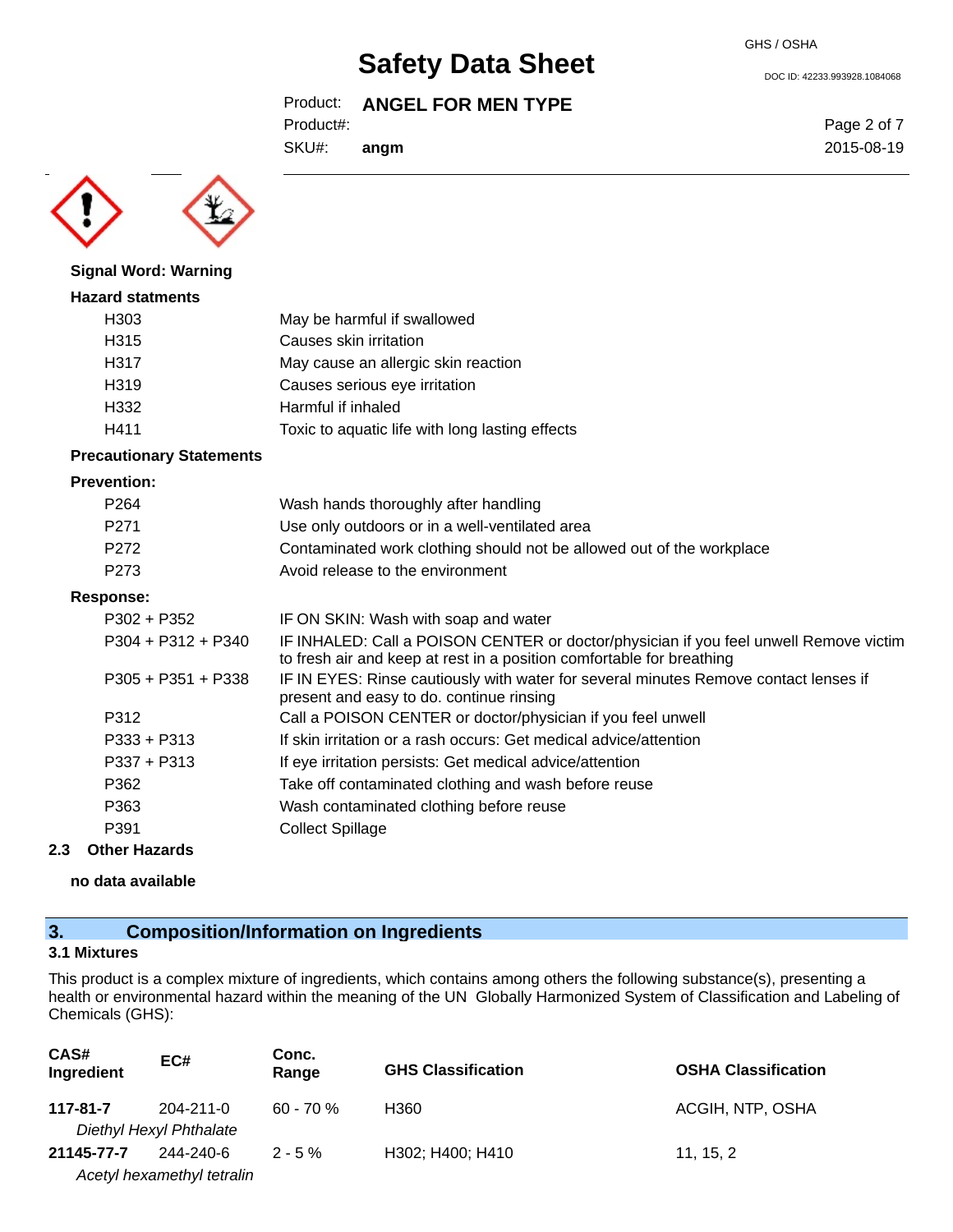GHS / OSHA

DOC ID: 42233.993928.1084068

## Product: **ANGEL FOR MEN TYPE**

Product#:

SKU#: **angm** Page 3 of 7 2015-08-19

| CAS#<br>Ingredient                                       | EC#                     | Conc.<br>Range                                          | <b>GHS Classification</b>                                     | <b>OSHA Classification</b> |
|----------------------------------------------------------|-------------------------|---------------------------------------------------------|---------------------------------------------------------------|----------------------------|
| 121-33-5                                                 | 204-465-2               | $2 - 5%$                                                | H303; H319                                                    | 31                         |
| Vanillin                                                 |                         |                                                         |                                                               |                            |
| 54464-57-2                                               | 259-174-3               | $2 - 5%$                                                | H315; H317; H400; H410                                        | 11, 31                     |
|                                                          |                         | <b>Tetramethyl Acetyloctahydronaphthalenes</b>          |                                                               |                            |
| 120-51-4                                                 | 204-402-9               | $2 - 5%$                                                | H302; H313; H400; H411                                        | 28, 3                      |
| <b>Benzyl Benzoate</b>                                   |                         |                                                         |                                                               |                            |
| 8050-15-5                                                | 232-476-2               | $2 - 5%$                                                | H402; H412                                                    | 31                         |
|                                                          |                         | Methyl ester of rosin (partially hydrogenated)          |                                                               |                            |
| 78-70-6                                                  | 201-134-4               | $2 - 5%$                                                | H227; H303; H315; H319; H402                                  | 12, 26                     |
| Linalool                                                 |                         |                                                         |                                                               |                            |
| 13254-34-7                                               | 236-244-1               | $2 - 5%$                                                | H227; H315; H319; H402                                        | 11, 15                     |
|                                                          | 2,6-Dimethyl-2-heptanol |                                                         |                                                               |                            |
| 101-86-0                                                 | 202-983-3               | $2 - 5%$                                                | H303; H316; H317; H400; H411                                  | 11, 15                     |
|                                                          | Hexyl cinnamaldehyde    |                                                         |                                                               |                            |
| 18479-58-8                                               | 242-362-4               | $2 - 5%$                                                | H227; H303; H316; H319; H402                                  | 11, 15                     |
| 2,6-dimethyloct-7-en-2-ol                                |                         |                                                         |                                                               |                            |
| 115-95-7                                                 | 204-116-4               | $1 - 2%$                                                | H227; H315; H319; H401; H402                                  |                            |
| Linalyl acetate                                          |                         |                                                         |                                                               |                            |
| 8014-09-3                                                | 282-493-4               | $1 - 2%$                                                | H316                                                          |                            |
| Pogostemon cablin oil                                    |                         |                                                         |                                                               |                            |
| 80-54-6                                                  | 201-289-8               | $0.1 - 1.0 \%$                                          | H227; H302; H315; H317; H361; H401; 11, 15, 26, 28, 3, 31, 39 |                            |
| H411<br><b>Butylphenyl Methylpropional</b>               |                         |                                                         |                                                               |                            |
| See Section 16 for full text of GHS classification codes |                         |                                                         |                                                               |                            |
|                                                          |                         | $\sim$ $\sim$ $\sim$ $\sim$ $\sim$ $\sim$ $\sim$ $\sim$ |                                                               |                            |

## Total Hydrocarbon Content (%  $w/w$ ) = 0.37

## **4. First Aid Measures**

## **4.1 Description of first aid measures**

| Inhalation:                                                                       | Remove from exposure site to fresh air and keep at rest.<br>Obtain medical advice.                            |
|-----------------------------------------------------------------------------------|---------------------------------------------------------------------------------------------------------------|
| Eye Exposure:                                                                     | Flush immediately with water for at least 15 minutes.<br>Contact physician if symptoms persist.               |
| <b>Skin Exposure:</b>                                                             | Remove contaminated clothes. Wash thoroughly with water (and soap).<br>Contact physician if symptoms persist. |
| Ingestion:                                                                        | Rinse mouth with water and obtain medical advice.                                                             |
| Most important symptoms and effects, both acute and delayed<br>4.2                |                                                                                                               |
| Symptoms:                                                                         | no data available                                                                                             |
| <b>Risks:</b>                                                                     | Refer to Section 2.2 "Hazard Statements"                                                                      |
| Indication of any immediate medical attention and special treatment needed<br>4.3 |                                                                                                               |

| Treatment: | Refer to Section 2.2 "Response" |
|------------|---------------------------------|
|------------|---------------------------------|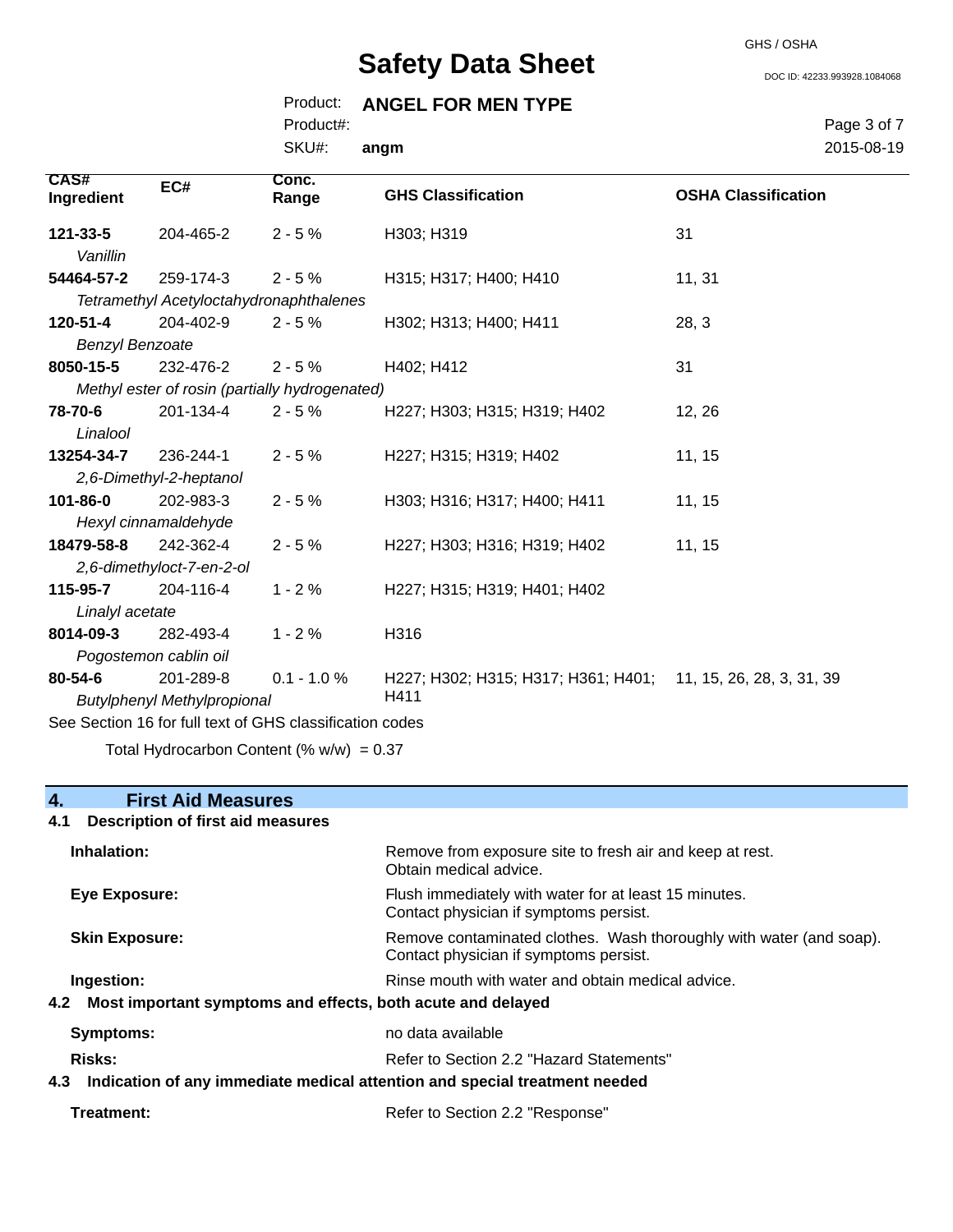GHS / OSHA

DOC ID: 42233.993928.1084068

#### Product: **ANGEL FOR MEN TYPE**

Product#:

SKU#: **angm** Page 4 of 7 2015-08-19

## **5. Fire-Fighting measures 5.1 Extinguishing media Suitable:** Carbon dioxide (CO2), Dry chemical, Foam **Unsuitable** Do not use a direct water jet on burning material **5.2 Special hazards arising from the substance or mixture During fire fighting:** Water may be ineffective **5.3 Advice for firefighters Further information:** Standard procedure for chemical fires

#### **6. Accidental Release Measures**

#### **6.1 Personal precautions, protective equipment and emergency procedures**

Avoid inhalation and contact with skin and eyes. A self-contained breathing apparatus is recommended in case of a major spill.

#### **6.2 Environmental precautions**

Keep away from drains, soil, and surface and groundwater.

#### **6.3 Methods and materials for containment and cleaning up**

Clean up spillage promptly. Remove ignition sources. Provide adequate ventilation. Avoid excessive inhalation of vapors. Gross spillages should be contained by use of sand or inert powder and disposed of according to the local regulations.

#### **6.4 Reference to other sections**

Not Applicable

## **7. Handling and Storage**

#### **7.1 Precautions for safe handling**

Apply according to good manufacturing and industrial hygiene practices with proper ventilation. Do not drink, eat or smoke while handling. Respect good personal hygiene.

#### **7.2 Conditions for safe storage, including any incompatibilities**

Store in a cool, dry and ventilated area away from heat sources and protected from light in tightly closed original container. Avoid plastic and uncoated metal container. Keep air contact to a minimum.

### **7.3 Specific end uses**

No information available

## **8. Exposure Controls/Personal Protection**

### **8.1 Control parameters**

| <b>Exposure Limits:</b>        | Contains no substances with occupational exposure limit values                                                                           |  |
|--------------------------------|------------------------------------------------------------------------------------------------------------------------------------------|--|
| <b>Engineering Controls:</b>   | Use local exhaust as needed.                                                                                                             |  |
|                                | 8.2 Exposure controls - Personal protective equipment                                                                                    |  |
| Eye protection:                | Tightly sealed goggles, face shield, or safety glasses with brow guards and side shields, etc.<br>as may be appropriate for the exposure |  |
| <b>Respiratory protection:</b> | Avoid excessive inhalation of concentrated vapors. Apply local ventilation where appropriate.                                            |  |
| <b>Skin protection:</b>        | Avoid Skin contact. Use chemically resistant gloves as needed.                                                                           |  |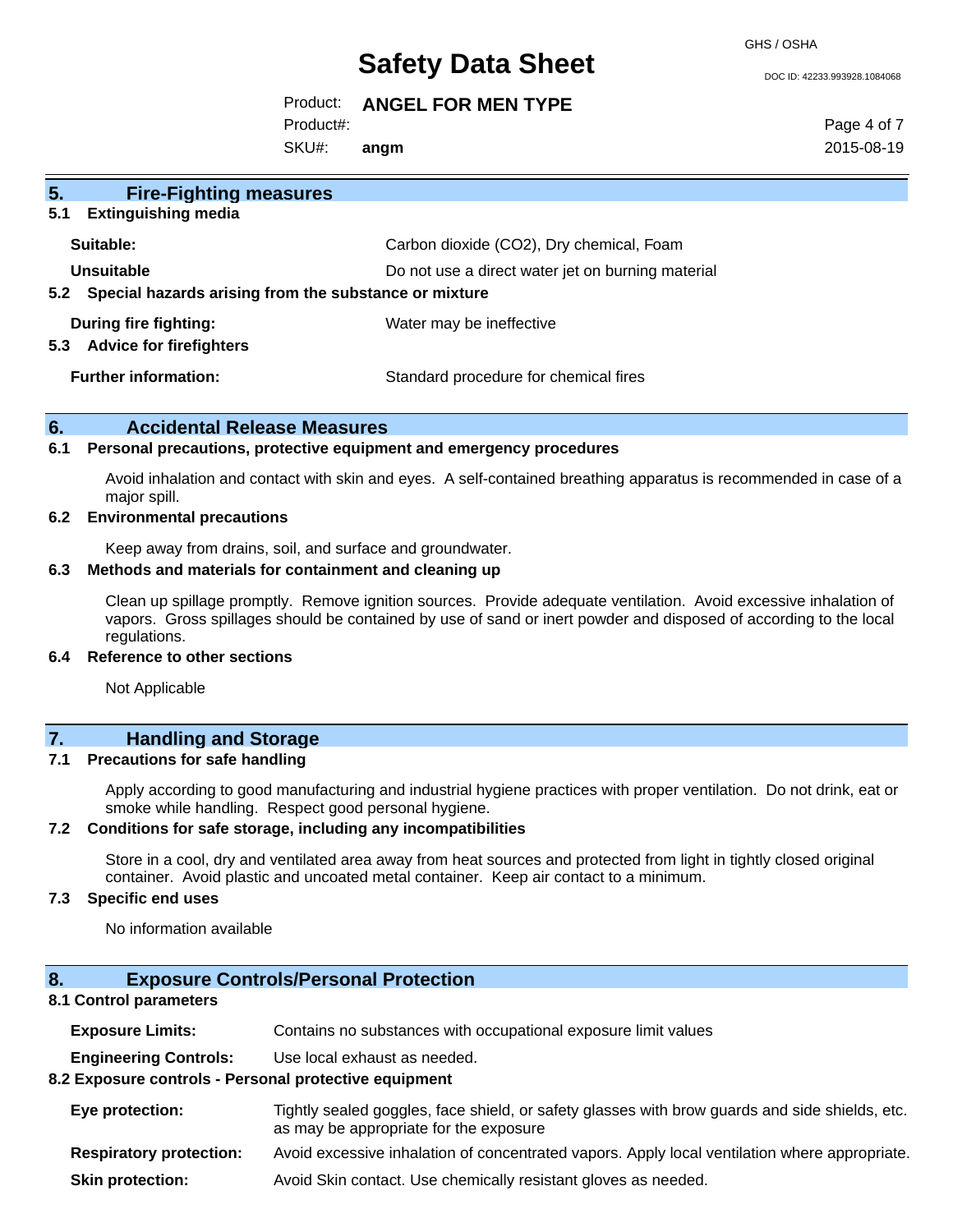Product: **ANGEL FOR MEN TYPE**

Product#:

SKU#: **angm**

## **9. Physical and Chemical Properties**

#### **9.1 Information on basic physical and chemical properties**

| Appearance:                  | Conforms to Standard   |
|------------------------------|------------------------|
| Odor:                        | Conforms to Standard   |
| Color:                       | Yellow to Amber Yellow |
| Viscosity:                   | Liquid                 |
| <b>Freezing Point:</b>       | Not determined         |
| <b>Boiling Point:</b>        | Not determined         |
| <b>Melting Point:</b>        | Not determined         |
| <b>Flashpoint:</b>           | >200 F (93.33 C)       |
| <b>Auto flammability:</b>    | Not determined         |
| <b>Explosive Properties:</b> | None Expected          |
| <b>Oxidizing properties:</b> | None Expected          |
| Vapor Pressure (mmHg@20 C):  | -1                     |
| %VOC:                        | -1                     |
| Specific Gravity @ 25 C:     | 0.9805                 |
| Density @ 25 C:              | 0.9775                 |
| Refractive Index @ 20 C:     | 1.4945                 |
| Soluble in:                  | Oil                    |

## **10. Stability and Reactivity**

| <b>10.1 Reactivity</b>                  | None                                               |
|-----------------------------------------|----------------------------------------------------|
| <b>10.2 Chemical stability</b>          | Stable                                             |
| 10.3 Possibility of hazardous reactions | None known                                         |
| <b>10.4 Conditions to avoid</b>         | None known                                         |
| 10.5 Incompatible materials             | Strong oxidizing agents, strong acids, and alkalis |
| 10.6 Hazardous decomposition products   | None known                                         |

## **11. Toxicological Information**

## **11.1 Toxicological Effects**

Acute Toxicity Estimates (ATEs) based on the individual Ingredient Toxicity Data utilizing the "Additivity Formula"

| Acute toxicity - Oral - (Rat) mg/kg          | (LD50: 4,481.98) May be harmful if swallowed                                 |
|----------------------------------------------|------------------------------------------------------------------------------|
| Acute toxicity - Dermal - (Rabbit) mg/kg     | (LD50: 9,683.43) Not classified - the classification criteria are<br>not met |
| Acute toxicity - Inhalation - (Rat) mg/L/4hr | (LC50: 13.17) Harmful if inhaled                                             |
| <b>Skin corrosion / irritation</b>           | Causes skin irritation                                                       |
| Serious eye damage / irritation              | Causes serious eye irritation                                                |

DOC ID: 42233.993928.1084068

Page 5 of 7 2015-08-19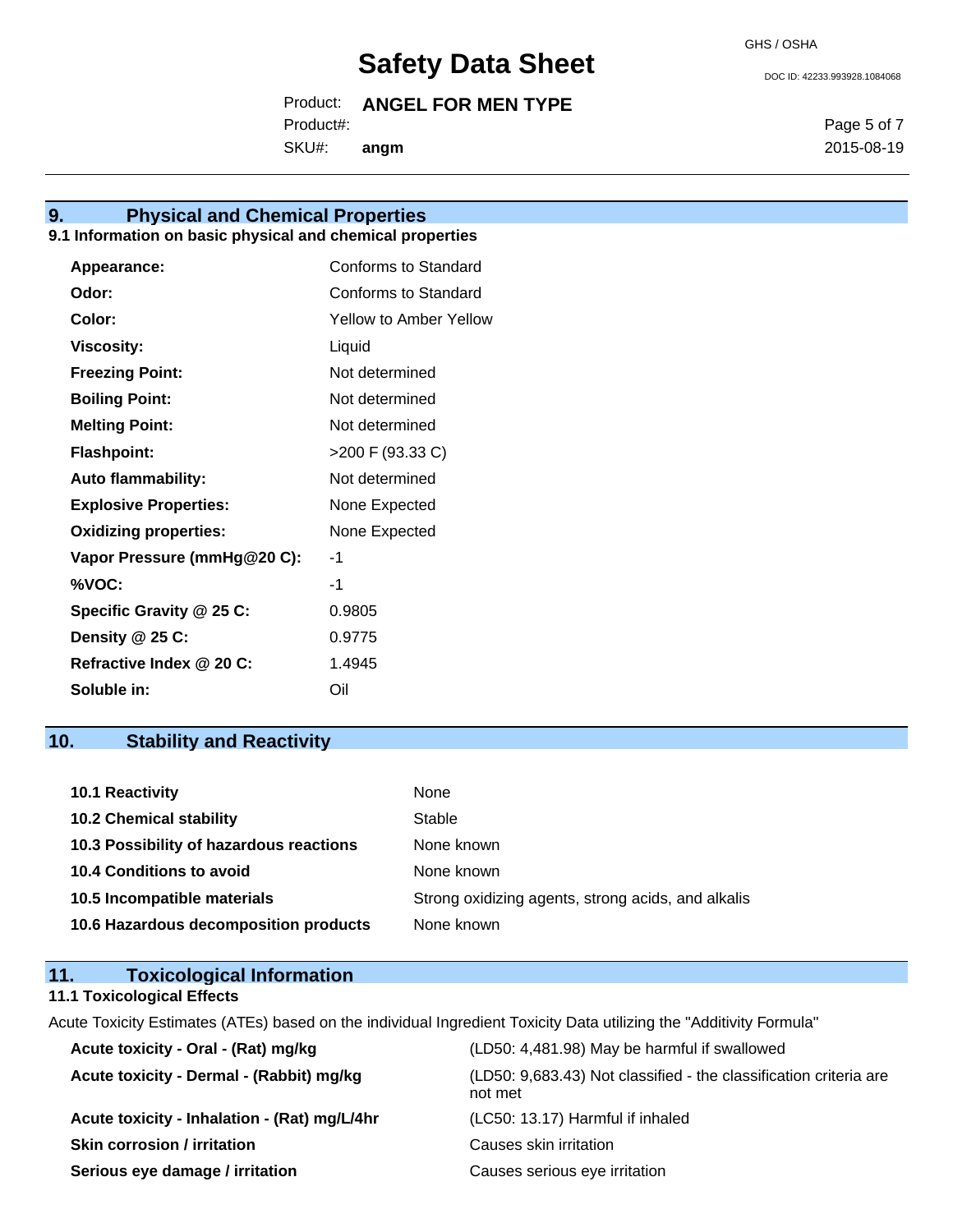GHS / OSHA

DOC ID: 42233.993928.1084068

### Product: **ANGEL FOR MEN TYPE**

Product#:

SKU#: **angm** Page 6 of 7 2015-08-19

| <b>Respiratory sensitization</b>                   | Not classified - the classification criteria are not met |
|----------------------------------------------------|----------------------------------------------------------|
| <b>Skin sensitization</b>                          | May cause an allergic skin reaction                      |
| <b>Germ cell mutagenicity</b>                      | Not classified - the classification criteria are not met |
| Carcinogenicity                                    | Not classified - the classification criteria are not met |
| <b>Reproductive toxicity</b>                       | Not classified - the classification criteria are not met |
| Specific target organ toxicity - single exposure   | Not classified - the classification criteria are not met |
| Specific target organ toxicity - repeated exposure | Not classified - the classification criteria are not met |
| <b>Aspiration hazard</b>                           | Not classified - the classification criteria are not met |

| <b>12.1 Toxicity</b>               |                                                          |  |  |  |
|------------------------------------|----------------------------------------------------------|--|--|--|
| <b>Acute acquatic toxicity</b>     | Not classified - the classification criteria are not met |  |  |  |
| <b>Chronic acquatic toxicity</b>   | Toxic to aquatic life with long lasting effects          |  |  |  |
| <b>Toxicity Data on soil</b>       | no data available                                        |  |  |  |
| <b>Toxicity on other organisms</b> | no data available                                        |  |  |  |
| 12.2 Persistence and degradability | no data available                                        |  |  |  |
| 12.3 Bioaccumulative potential     | no data available                                        |  |  |  |
| 12.4 Mobility in soil              | no data available                                        |  |  |  |
| 12.5 Other adverse effects         | no data available                                        |  |  |  |

## **13. Disposal Conditions**

**12. Ecological Information**

## **13.1 Waste treatment methods**

Do not allow product to reach sewage systems. Dispose of in accordance with all local and national regulations. Send to a licensed waste management company.The product should not be allowed to enter drains, water courses or the soil. Do not contaminate ponds, waterways or ditches with chemical or used container.

## **14. Transport Information**

| <b>Regulator</b>                                                              |            | <b>Class</b> | <b>Pack Group</b>                   | <b>Sub Risk</b> | UN-nr.        |
|-------------------------------------------------------------------------------|------------|--------------|-------------------------------------|-----------------|---------------|
| U.S. DOT (Non-Bulk)                                                           |            |              | Not Regulated - Not Dangerous Goods |                 |               |
| <b>Chemicals NOI</b>                                                          |            |              |                                     |                 |               |
| <b>ADR/RID (International Road/Rail)</b>                                      |            |              |                                     |                 |               |
| <b>Environmentally Hazardous</b><br>Liquid, n.o.s.<br><b>IATA (Air Cargo)</b> | Substance. | 9            | Ш                                   |                 | <b>UN3082</b> |
| <b>Environmentally Hazardous</b><br>Liquid, n.o.s.<br><b>IMDG (Sea)</b>       | Substance, | 9            | Ш                                   |                 | UN3082        |
| <b>Environmentally Hazardous</b><br>Liquid, n.o.s.                            | Substance. | 9            | Ш                                   |                 | UN3082        |